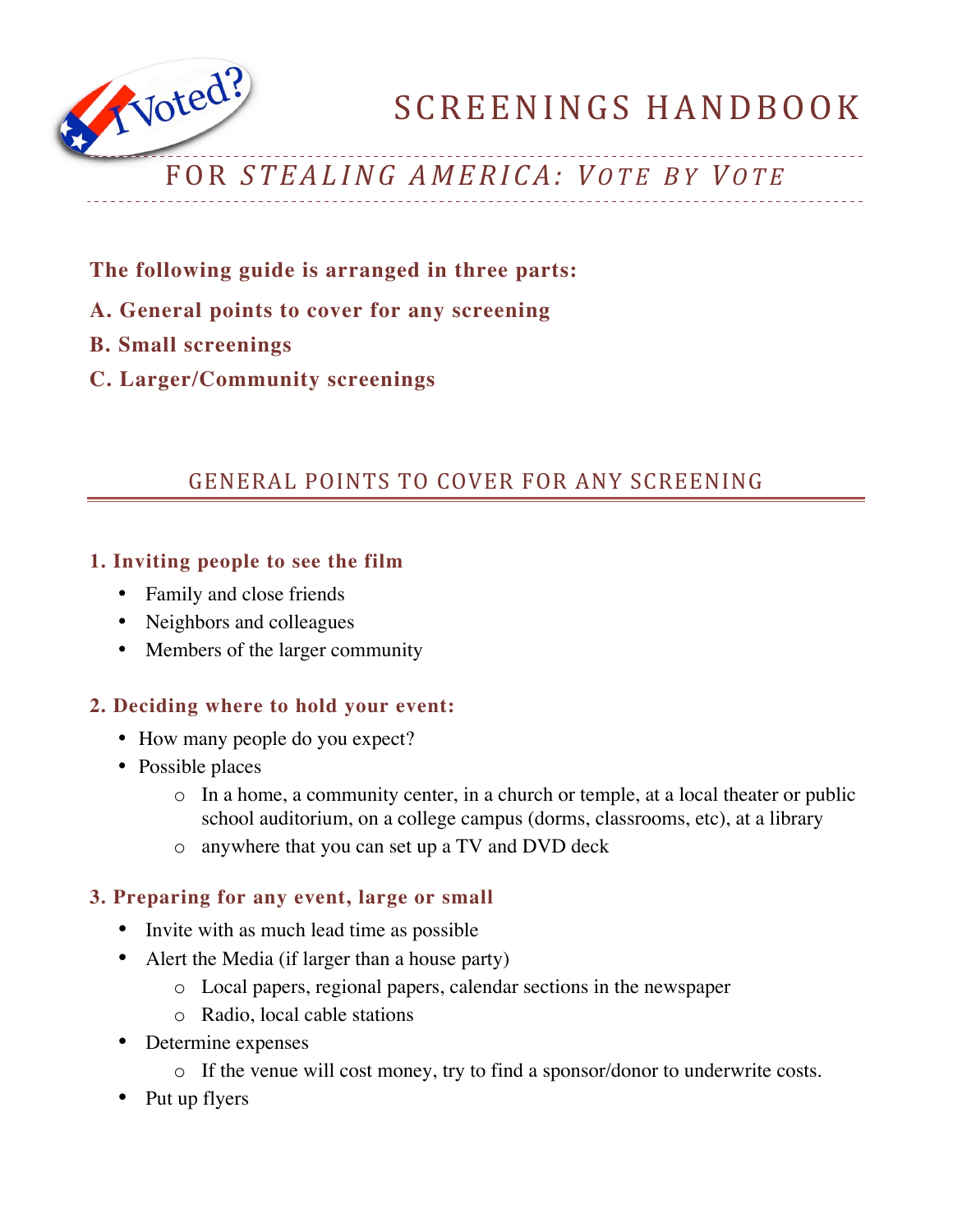#### **4. During the event**

- o Create handouts with a list of action items (please visit: http://www.stealingamericathemovie.org/getactive/index.html)
- o Create a sign up sheet for attendees
	- Ask for their contact info (name, phone number, email address)
	- Ask if they'd like to be on a national election group mailing list (please visit: http://www.stealingamericathemovie.org/getactive/links.html) and/or a group in your area
- o Select someone to speak briefly about the organization (if the screening is sponsored by a group) and introduce the film
- o Arrange for someone to lead a discussion after the film (Discussion Points available here: http://www.stealingamericathemovie.org/DiscussionPoints.html)
- o Encourage people to hold their own screenings
- o Thank everyone for coming, being concerned, etc.

## SMALL SCREENINGS

#### **Advantages to holding a small, private event to which guests are invited (and bring friends):**

- Can be organized on very short notice...within a week or even a few days
- Minimum of preparation, no publicity necessary
- Little or no overhead costs

#### **1. Invite friends, family and neighbors**

- If possible, serve refreshments and announce that there will be snacks on the invitation
- Ask for RSVPs and follow up each invitation with a phone call
- After the screening, follow up with everyone who was present
	- o thank them
	- o talk about action
	- o talk about their showing the film to others

#### **2. Following a screening, ask who would like to:**

- Organize and host a house party, and show the film for a small group of their family, friends, neighbors, and work colleagues.
- Take home resource information about local and national groups, reading material, and other activities.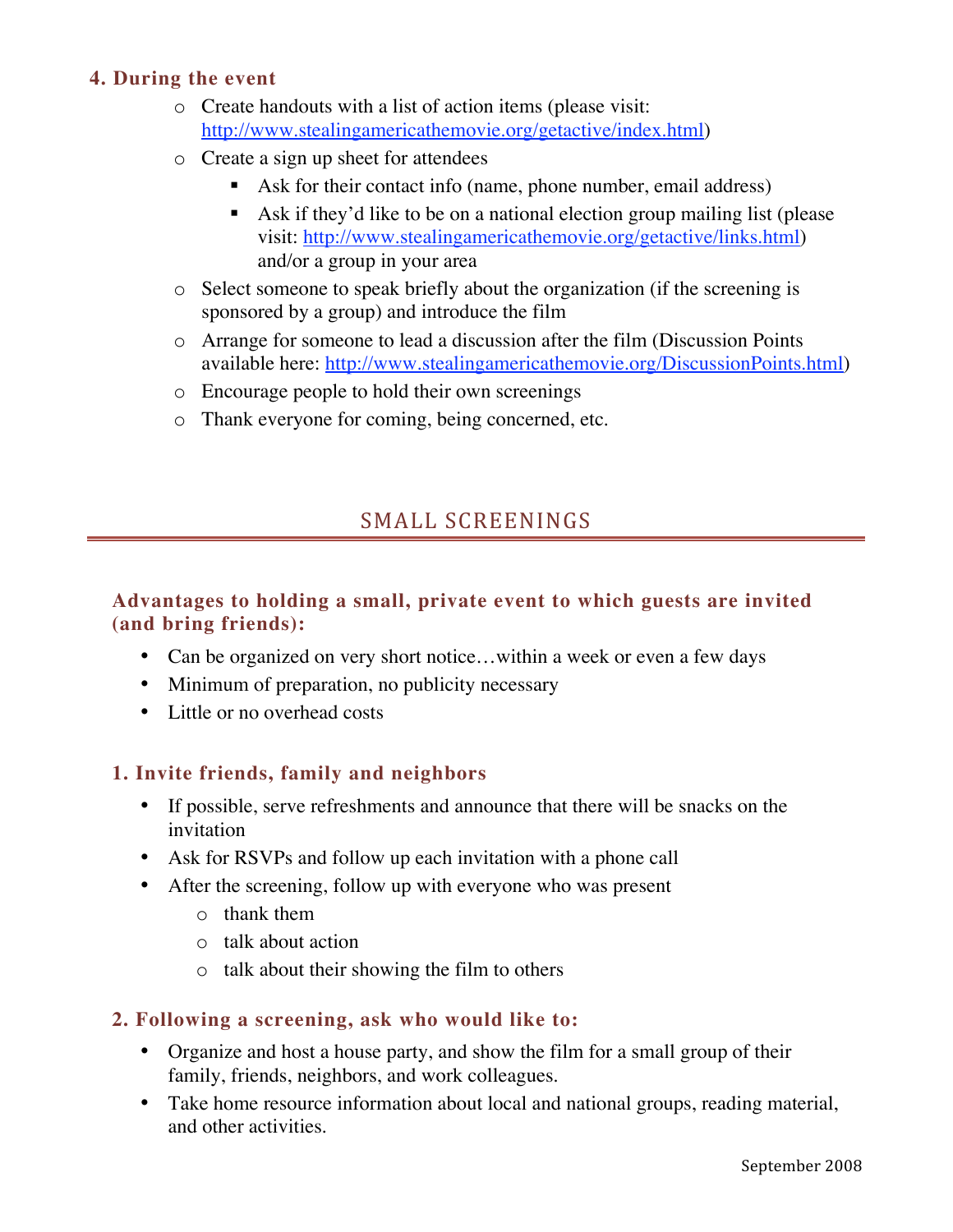- Write letters of support to local community organizations about the importance of keeping elections fair and honest, possibly discussing STEALING AMERICA.
- Write a letter to the editor of the local paper about the issue.

#### **3. Other things you might consider doing:**

- Take donations for an election integrity group (local or national)
- Sell DVDs or send them to the STEALING AMERICA order page (please visit: http://www.stealingamericathemovie.org/order\_dvd.html)
- Offer a local contact if attendees have more questions/suggestions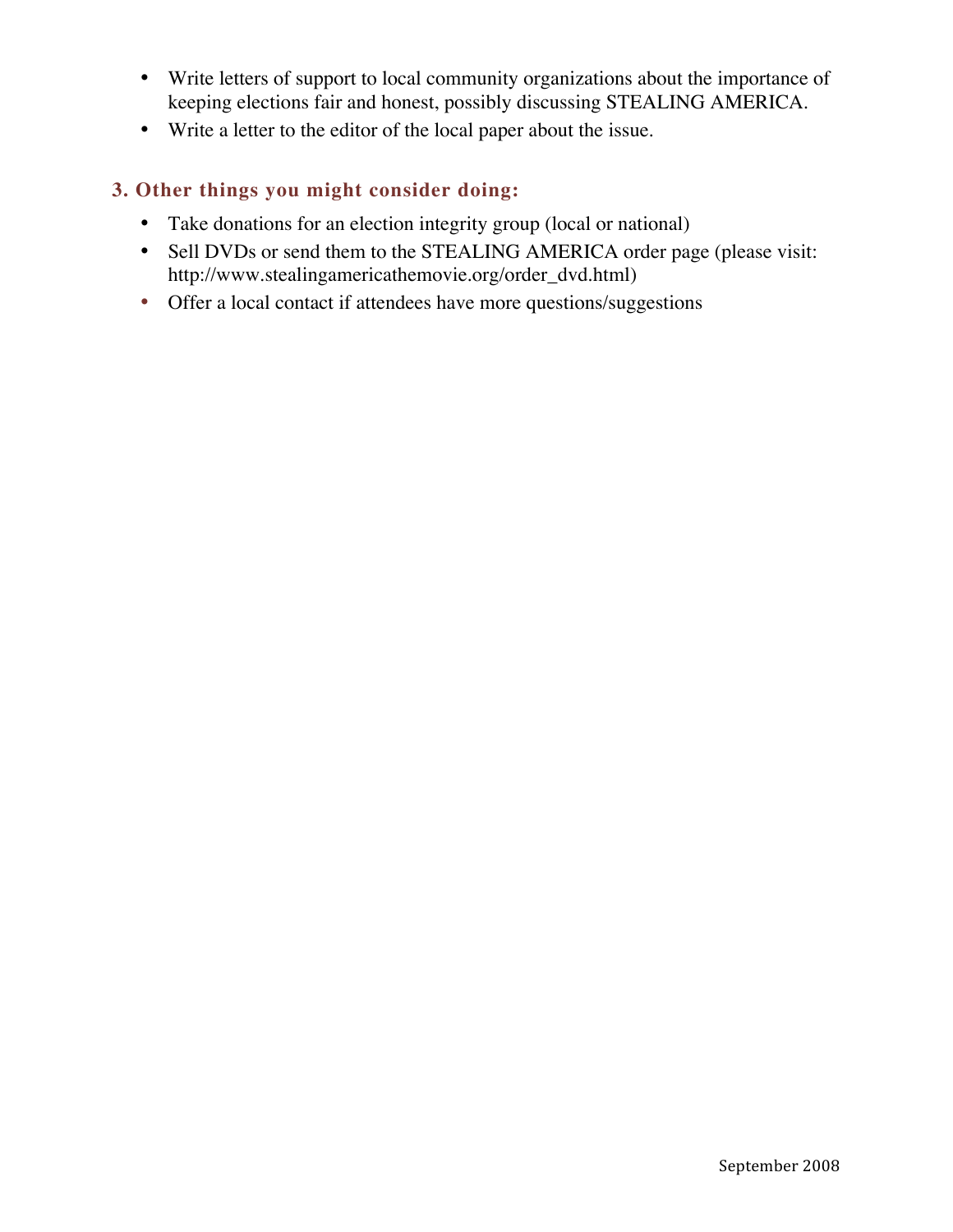- Provide comfortable seats.
- Speak informally with people as they arrive. The greeting can be something as simple as, "Hi, I am (your name). I am so pleased you could come." Even if you don't know people, introduce yourself and welcome them.
- When the group is assembled, begin by asking people to share why they came. Have nametags if people don't know each other.

# SMALL EVENT CHECKLIST

### **1. PREPARATION**

#### **ONE WEEK OR MORE BEFORE**

- o Call, email, or mail an invite to your guests with all details
- o Check in with your speakers and verify time and place for them
- o Call all guests to confirm their attendance, make sure they have directions

#### **THE DAY BEFORE**

- o Check in with guests you know personally to let them know who else is coming, ask if they might be bringing guests, etc. Provide directions, if necessary.
- o See if anyone needs a ride or can provide a ride
- o If you have invited a member of the press, make a reminder call
- o Call and re-confirm guest speaker(s)

#### **2. DAY OF THE EVENT**

- o Set up equipment, make certain your DVD player is in good working order and placed at an angle with the best possible viewing for the most people
- o Make last minute calls to people you couldn't reach earlier
- o Lay out refreshments and set up literature tables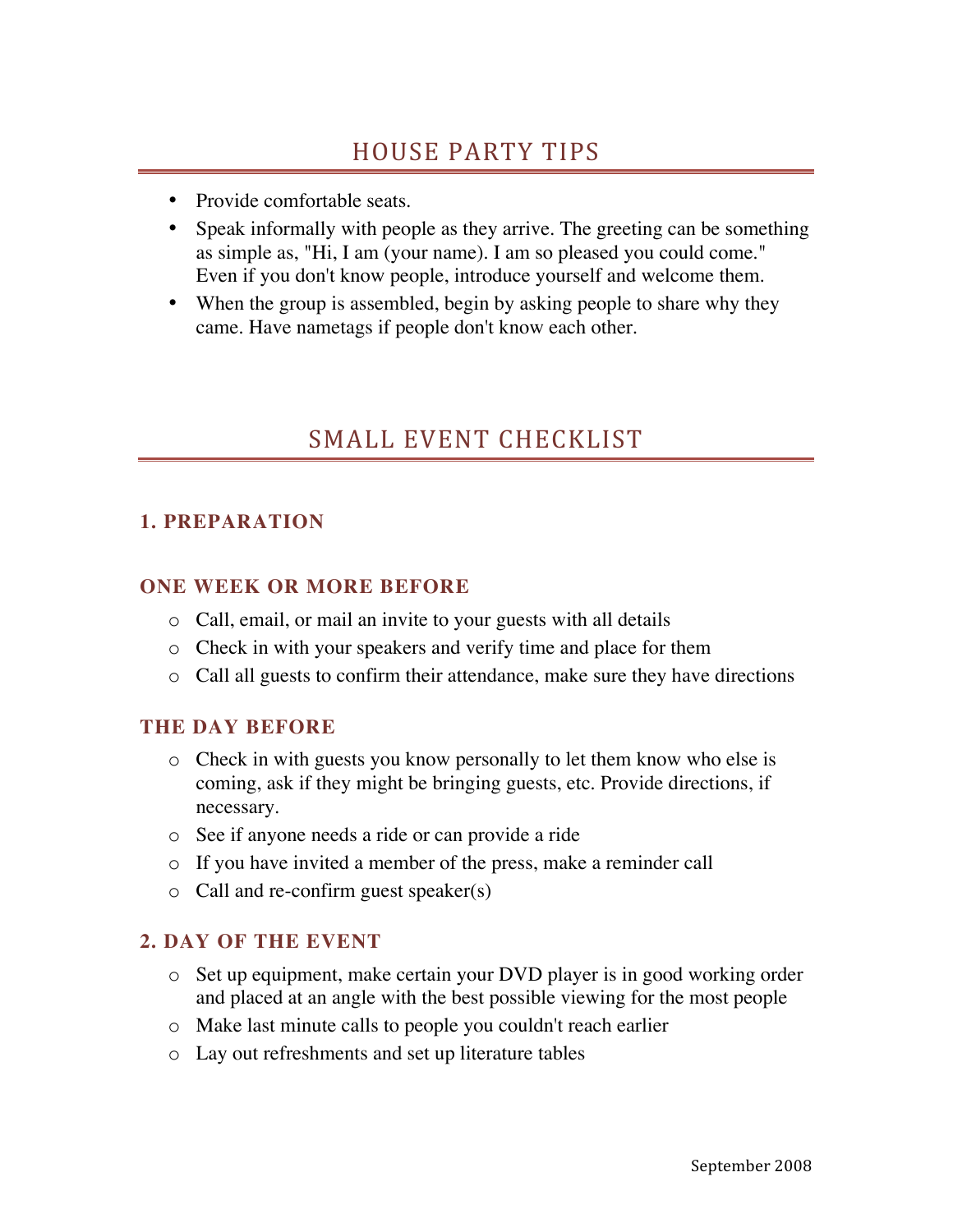### **3. SPECIAL NOTES FOR THE HOST/HOSTESS (if the event is a gathering in a home)**

- o Clarify the length of the screening
	- o Let your guests know how long the evening will be
	- o In addition to the length of the film, allow about a half-hour for group discussion, and a half hour for light refreshments and informal conversation
- o Ask each guest to sign in: name, address, phone, fax number, and e-mail
	- o Save this list for future event/mailing list use
- o Provide literature about local election integrity and voting rights organizations and DVD order information
- o Have voter registration cards/sheets and any fact sheets that may be useful
- o Show the documentary
- o After the screening is complete, do not turn on all the lights at once. Perhaps turn on one small light first.
- o Give people a little while to make personal comments about their feelings
- o Gradually introduce discussion questions that you have prepared, or chosen from the guide. Many questions will simply arise from the group.

# LARGER / COMMUNITY SCREENINGS

Consider holding an event for your group or for the community at which the film is shown on DVD, with a TV monitor, followed by discussion.

Use the Discussion Points (http://www.stealingamericathemovie.org/ DiscussionPoints.html) to create an open dialogue following any screening. Community screenings and home viewings are an opportunity to encourage attendees to become more active.

## **1. GROUPS AND ORGANIZATIONS**

For larger screenings, contact groups and organizations that care about the subject. When possible, contact a key person in each organization by phone, and explain what you are doing. Most people will be interested. When you know someone is interested, perhaps you can use his or her organization's database for your next level of outreach. You might offer to exchange or trade mailing lists. Offer to volunteer your time in exchange. You may speak at a group's fundraiser, or write something for their newsletter.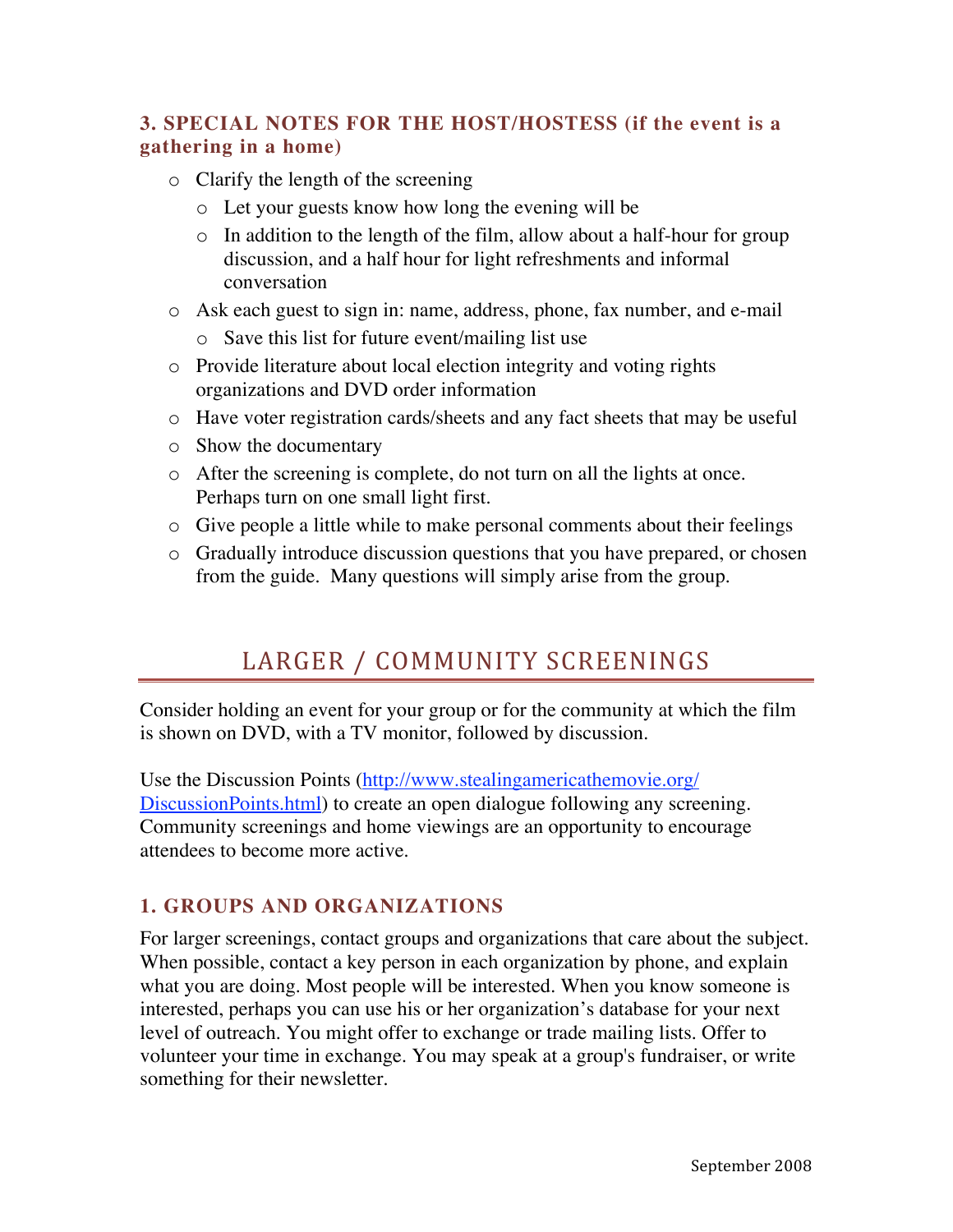- o Send a stack of flyers to interested groups on the campuses of your local colleges and contact other groups interested in election integrity
	- o A complete listing of ELECTION INTEGRITY ORGANIZATIONS can be found on the GET ACTIVE website (http://www.stealingamericathemovie.org/getactive/index.html)
- o Send stacks of flyers to cooperating groups to distribute and have in their offices
	- o In exchange for their support, you might invite the group to have their organization's literature available on information tables at the event
	- o If you have a mailing list, offer to exchange with them
- o Coordinate volunteers to help before the event, to distribute flyers and help get the word out. Arrange for volunteers to handle at the event to take tickets, pass out programs and order forms for the DVD
- o Fax a press release and materials (see http://www.stealingamericathemovie.org/publicity) to both the Calendar and Arts editors of local publications (both traditional newspapers and alternative dailies/weeklies) to "pitch" an article about the event, the filmmakers, your other guest speakers, and your group
	- o Send the information via both mail and fax, and follow up with a phone call
- o Make follow-up calls to all media contacts
	- o Continue calling until coverage is confirmed.
- o Arrange for refreshments for the event
	- o Either try to get items donated or at cost

## **2. PREPARATION:**

## **1 Week Before**

- o Make follow-up calls to all important invitation recipients and groups
- o Coordinate with venue management the specifics of the reception
- o Print programs and DVD order forms

## **The Day Before**

o Purchase and prepare refreshments for the reception or contact caterer with last minute details